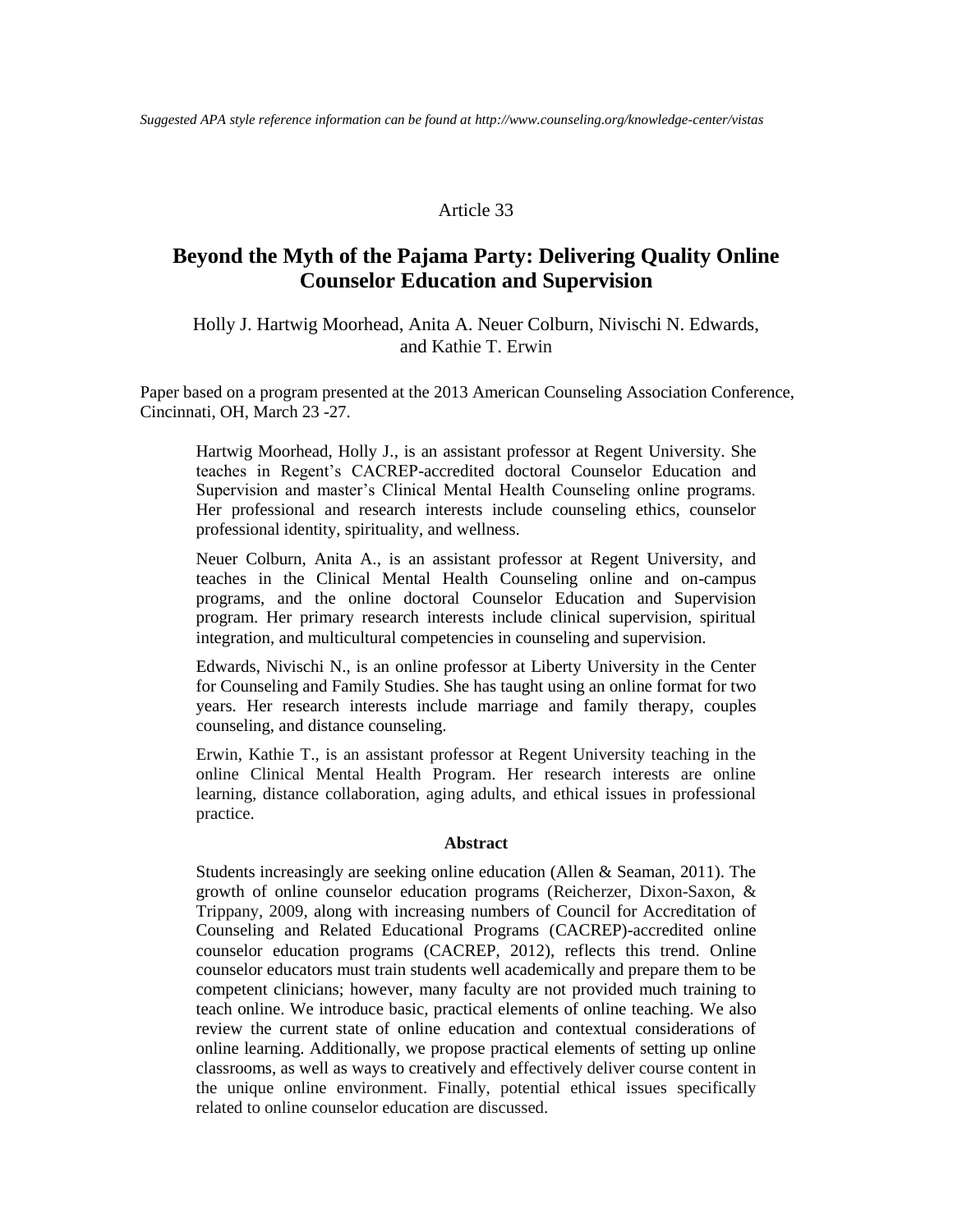#### **Introduction**

The need to develop and deliver quality online counselor education continues to increase as more students seek online graduate training (Allen & Seaman, 2011). The goal of online education must be to train competent and effective counselors, just as in traditional face-to-face classroom environments. However, inherent in distance milieus are distinct challenges and opportunities, and many instructors are not provided much training to effectively teach online (Allen & Seaman, 2011). This article introduces practical elements of creating and effectively utilizing online classrooms. Specifically, current literature related to online education and online counselor education in particular is addressed. Additionally, practical ideas to create and enhance online counselor education learning environments, as well as ways to creatively utilize technology to deliver course content, are explored. Finally, potential ethical issues unique to online counselor education classrooms are discussed.

### **Current State of Online Counselor Education**

In a survey of more than 2,500 colleges and universities within the United States, Allen and Seaman (2011) found that more than 6 million students took at least one online course in the fall of 2010. Enrollment in online classes grew 10% in 2011, compared to only 1% growth in overall student enrollment within higher education. Additionally, more than half of chief academic officer respondents reported that online education is an important part of their institutions' long-term strategies (Allen & Seaman, 2011). Some have suggested that tight budgets and challenging economic circumstances make online education an especially valuable resource for students, educators, and institutions (Friedman & Weiser Friedman, 2011). Specific to counselor education, many institutions are expanding their typical face-to-face counselor training programs into partial or fully distance formats (Reicherzer et al., 2009), and (as of the time this article was written) five universities offer CACREP-accredited fully online counselor education programs, including one doctoral program (CACREP, 2012).

Although online learning has been well studied in other professions and some fields have begun to identify what constitutes excellent online education (Perry & Edwards, 2005), few studies specifically examine aspects of quality online counselor education (Ekong, 2006). While limited, existing research about online counselor training provides some understanding of what makes online counselor education effective. Ekong (2006) suggested that a key element of successful online learning is faculty interaction with students. Other researchers noted the importance of faculty recognition of and sensitivity to student learning styles (Flamez, Smith, Devlin, Ricard, & Sherrill Luther, 2008). However, despite the proliferation of online learning, faculty often receive minimal training in distinct online pedagogy, and training that is offered most often is a combination of informal mentoring and non-standardized training (Allen & Seaman, 2011). Reicherzer et al. (2011) suggested that online counselor educators should value and develop distinct pedagogy, rather than trying to replicate face-to-face courses in online formats.

While there have been discussions in the literature about general concepts for doing this, concrete, practical teaching tools for the online classroom rarely are discussed.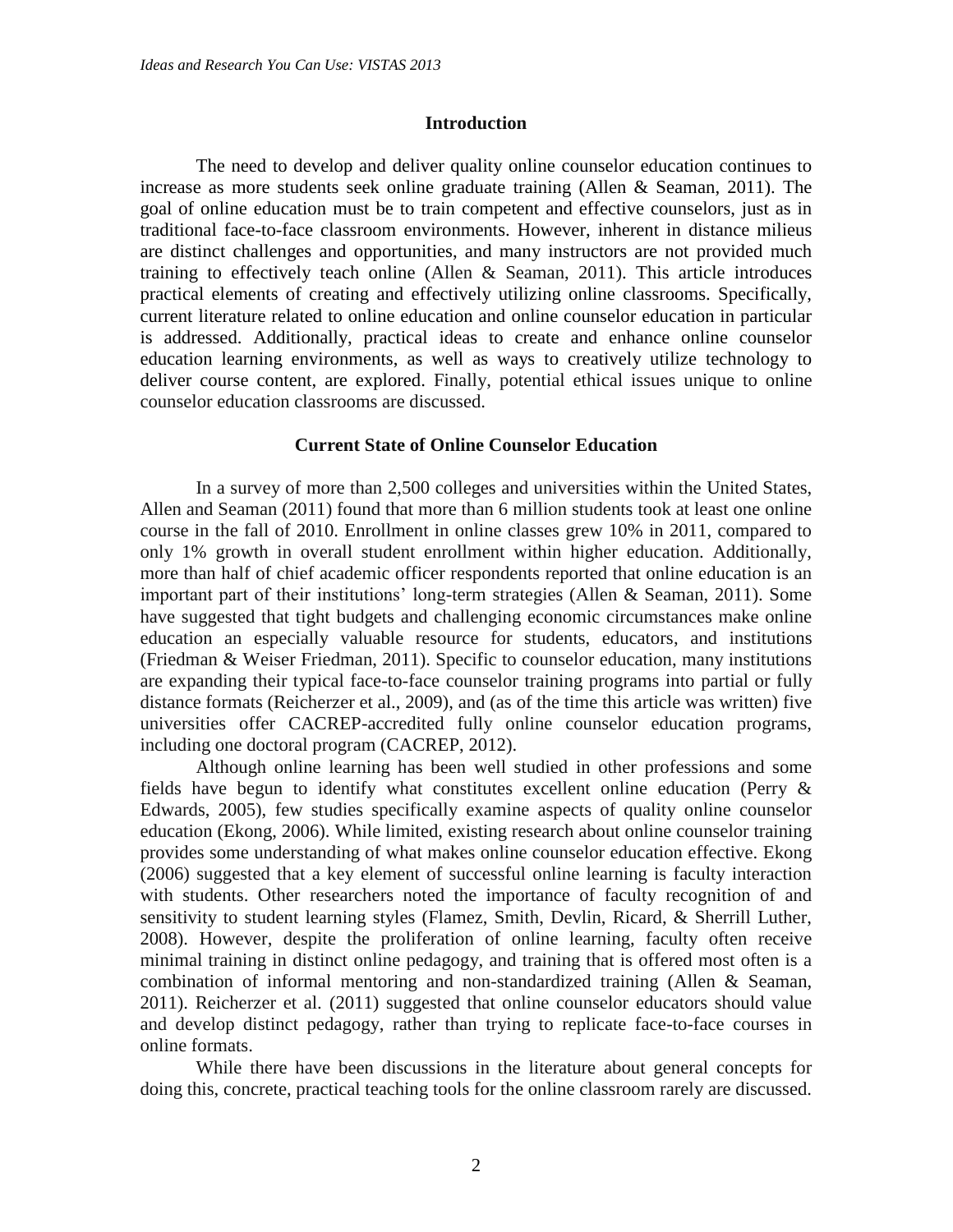Accordingly, the purpose of this article is to describe real-life tools that counselor educators can use to effectively create and deliver quality online counselor education.

# **Understanding the Context of Online Learning**

Learning is a process based on a student's acquisition of knowledge. Socrates taught from a hillside and found engaging ideas to be the best teaching resource. His student, Plato, founded the Academy with a broad range of subjects constituting a curriculum similar to the modern undergraduate university, and the park adjacent to the Academy also was part of the learning environment. Plato's pupil, Aristotle, returned from teaching young Alexander the Great to establish his school, the Lyceum, within a traditional building. The lineage of these great philosophers, who continue to influence education, shows that learning occurs in traditional (building) and non-traditional (hillside, park) settings. Fast forward to the  $21<sup>st</sup>$  century where physical locations (online vs. face-to-face) are less important than students' ability to engage with knowledge, ideas, and a capable instructor as a guide.

When optimized, today's online learning illustrates Wenger's (2001) construct of "communities of practice" wherein students "share an interest in a domain of human endeavor and engage in a process of collective learning which strengthens a sense of community" (p. 1). The shift to online modalities benefits students in many ways, including expanding student access to learning materials and alleviating capacity constraints within traditional face-to-face classrooms (Volery & Lord, 2000). Additionally, online education can provide individualized learning for students since access to online courses usually is not limited to specific days or times; therefore, online instructors and students theoretically never miss a class (Darnell & Rosenthal, 2000; Rogers, 2001). Moreover, the ability for students and instructors to e-mail one another or post thoughts in the classroom at any time also enhances this possibility. All of these unique elements of online education can contribute to helping students become active learners, rather than passive recipients of teaching (Candy, Crebert, & O'Leary, 1994).

From a practical standpoint, online education offers unique pathways to creating classrooms that are communities of practice. Since online learning provides a 24/7 classroom that supports active learning and access to learning resources, instructors can access myriad resources, merely a click away, to enhance student learning by using powerful technologies such as Blackboard, Angel, Moodle, or WebCT. It is incumbent upon educators to strategically use these tools in a manner that invites and fosters learning in online communities, and we will detail practical ways to use these tools to facilitate dynamic online classroom learning.

# **Setting Up the Online Classroom: Crafting Online Syllabi**

Delivering quality counselor education begins with developing an online classroom environment that is welcoming, efficient, and responsive to the needs of students. Several studies (Hara & Kling, 2000; Mason & Weller, 2000; Varnhagen, Wilson, Krupa, Kasprzak, & Hunting, 2005) reported that ambiguous or non-existent rubrics for assignments and classroom participation frustrate online students. Therefore, a detailed course syllabus can introduce structures and processes of classroom logistics to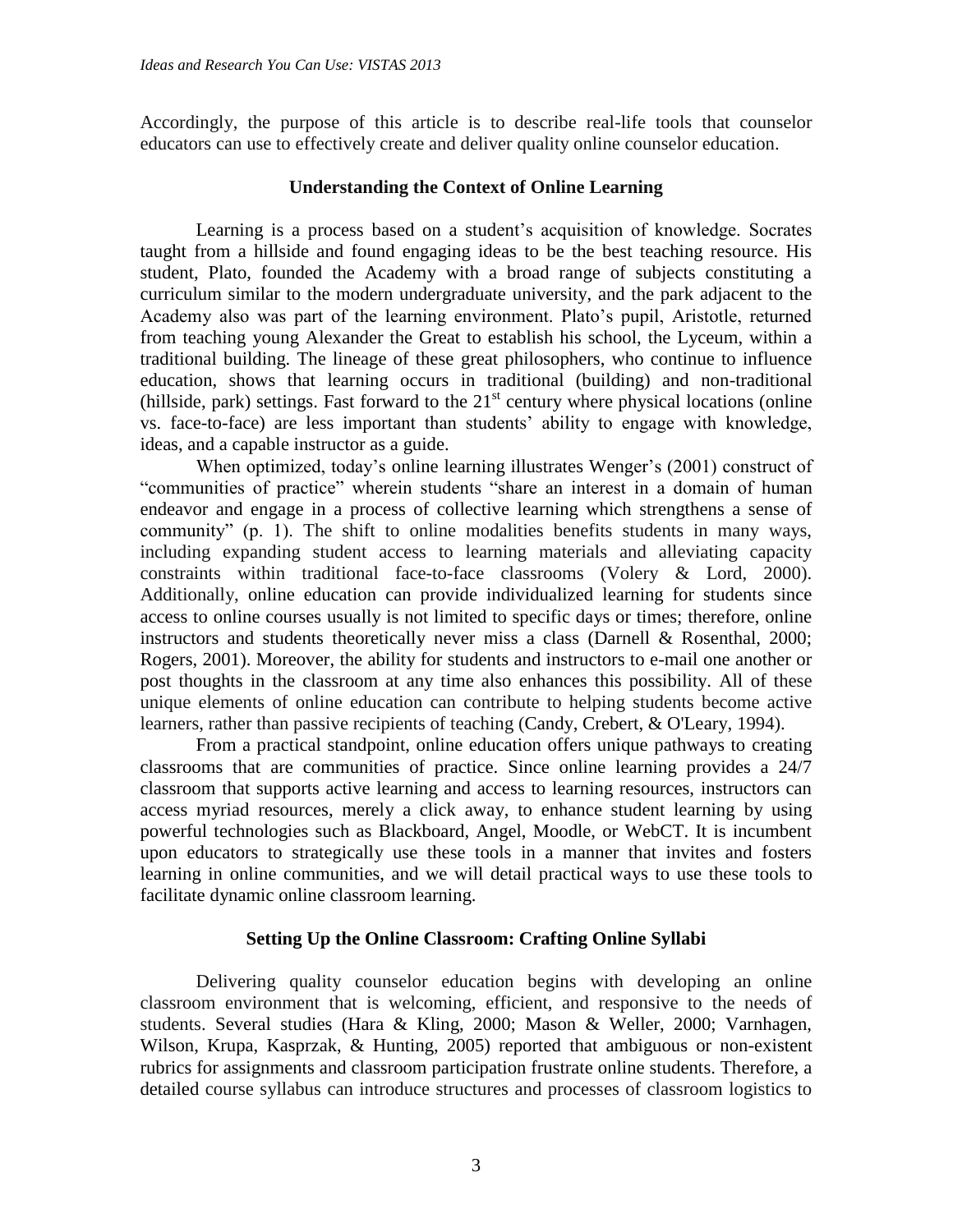minimize student frustration and allow students to focus on learning. In addition to typical descriptions of course policies and assignments, effective syllabi for online classes may include specific information about 'netiquette,' detailed descriptions about appropriate ways for students to interact online (e.g., expectations for format and tone of written communications), expectations for e-mail (e.g., inclusion of respectful salutations and signatures; professional representation of student status and credentials), as well as instructions for proper use of software and technological resources (e.g., specifying assignments be created in MS Word; how to title and submit assignments in the online classroom grade book). Other expectations that may be communicated in online syllabi might specify students' mandatory attendance at specific class meetings and a dress code for in-vivo participation in class meetings. Within written syllabi or verbalized instructions, it is important that instructors are consistent in directions, expectations, or other information communicated to students. This can help students feel prepared to participate in online classrooms, including class discussions, Web sites referenced as part of the class, or electronic textbooks (Coates, 2006) that may be used within the class.

People thrive in structured environments where expectations and standards are clear (Allen & Seaman, 2011). Therefore, syllabi specifically designed to address unique online classroom environments can enhance not only the venue in which online learning occurs, but also student learning experiences. In the next section we describe practical ways to deliver course content within the online classroom.

# **Creatively and Effectively Utilizing Technology to Delivering Course Content**

Effective teaching involves engaging dialogue, questions to ponder, and problems to solve (Coates, 2006). Tedious lectures are the essence of a teacher-directed pedagogical style, the antithesis of the later  $20<sup>th</sup>$  century movement toward andragogy where students are involved in and responsible for learning (Revere  $& Kovach, 2011$ ). As Ravoi (2002) observed, "the transactional distance" between students and instructors is bridged by frequent and meaningful dialogues in online environments that can occur through various means, such as weekly discussion boards, voice boards, and small group dialogues in asynchronous, online design.

Discussion boards that are limited to requirements for students to simply "readpost-respond" may limit active learning. Even in asynchronous mode, discussion boards can yield genuine, spirited dialogue when instructors periodically join the discussion. To create a community that fosters what Maddix (2010) called "critical reflection and dialogue," we propose setting up two discussion questions per topic: one forum with an Open Discussion question and a second forum for Structured Discussion. The Open Discussion can invite students' thoughts and opinions in a manner that does not require specific length or inclusion of scholarly citations. In this forum, instructors can interact freely with students to stimulate thoughts and facilitate active exchange among students. The Structured Discussion can provide a place for longer student commentary, which may require adherence to prescribed length or the inclusion of citations to support students' comments. Students may be required to read and respond to the posts of other classmates in a manner that challenges and expands the ideas being presented.

Another option for enhancing online class content is the inclusion of periodic live interactive sessions, which offer real time conversations between students and instructors.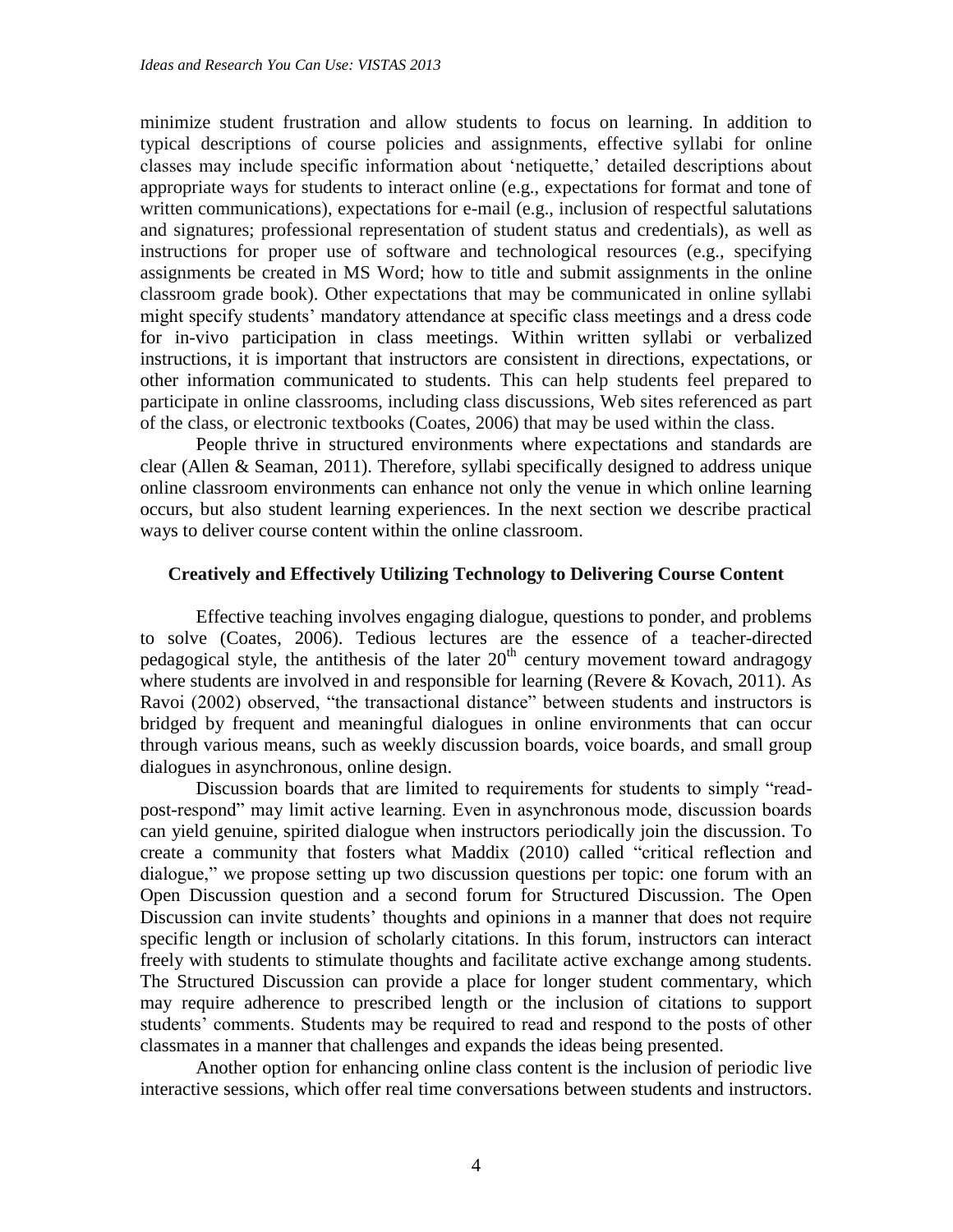Synchronous meeting times may present a challenge for students with variable work schedules or other commitments that are not conducive to attending live classes or for students who live in distant time zones where internet access is limited to daytime hours. In such instances, instructors may make attendance at live sessions optional and record sessions within the technology system so students can review the sessions later. Another way to meet this challenge is to offer the same live session at two different times (e.g., 8:00 a.m. and 8:00 p.m. EST), and require students to attend one of the sessions. A third way might be to offer, for example, 5 live sessions, each offered on different days of the week and at different times, over the course of the semester, and require students to attend 3 of the 5 sessions.

There is a proliferation of resources to expand online learning, and Revere and Kovach (2011) found that rather than being overwhelmed by technological advances, most online students want their virtual classrooms to stay up to date with them. These resources frequently are available both within, and external to, the technological platform being used, depending on universities' agreements with vendors. Specific resources discussed here include blogs, wikis, synchronous meeting tools, social media, document sharing programs, and podcasts.

Blogs offer an easy way to encourage students to present and test ideas within online classes. As Dearstyne (2005) described, the blog is another method for "collecting and organizing fresh insights and opinions" (p. 40). Students or small groups may create blogs to develop research ideas for assignments or explore potential projects and solicit classmates' feedback. Blogs may be maintained within online classrooms using some technology systems, or students can create free blogs using programs such as Edublogs.org, Wordpress.com, Google's Blogger.com, Tumblr.com, or LiveJournal.com.

Wikis are the electronic version of information gathering or developing research on a given topic and can be used to promote collaborative learning (Ioannou & Artino, 2009). Instructors can set up class Wikis prior to a discussion or for students or student groups to further explore concepts presented in weekly readings. This is particularly useful for group tasks where information is readily available and accessing information is not dependent upon students having to research and then share their findings. Wikis may or may not be graded.

Another option to consider is live, synchronous class meetings for groups of students, or for the entire class. In the Blackboard technology system, the live online classroom system is called WIMBA. Depending upon technological capabilities, interactions may be audio (i.e., only sounds/voices) or audio and visual (i.e., video that captures picture and sound). Alternatively, students may prefer to connect via a live meeting venue external to the classroom, such as in Google+ or SKPYE. The disadvantage of class meetings outside the formal online technology system is that these meetings may not be recorded and are therefore unavailable within the class archive.

Other online resources such as Google Calendar, Google Drive, and Dropbox offer free means for student collaboration delivery of course content. To create dynamic classroom communication, instructors may establish Twitter feeds, adding students as "followers" and establishing privacy settings to restrict outside access. Instructors also may create a class Facebook page with restricted access. Students of the Millennial Generation (born after 1985) are avid social media consumers and find both Twitter and Facebook to be prime sources for interaction and relationship development (Lenhart,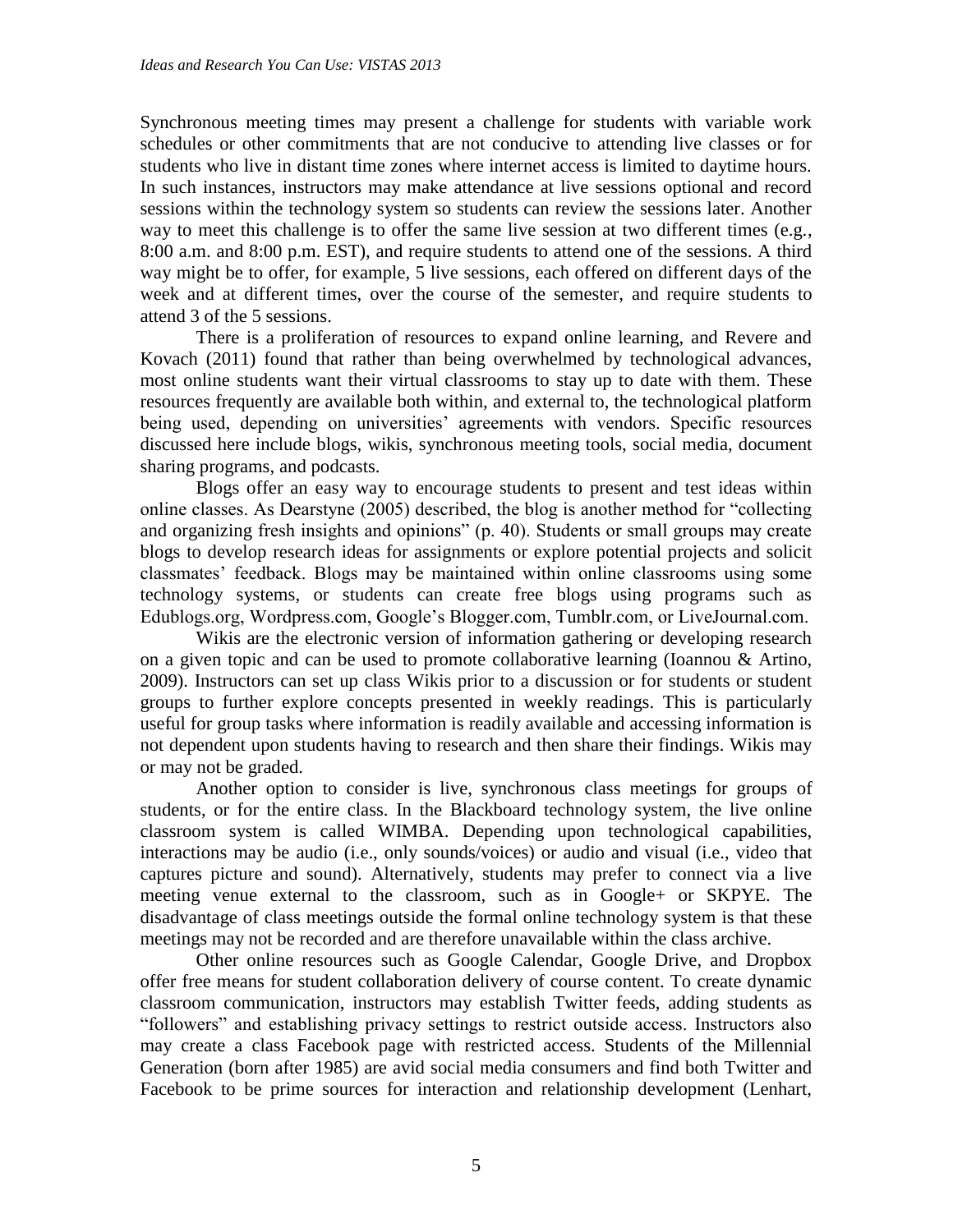Purcell, Smith, & Zickuhr, 2010). Wetzel (2010) suggested that Twitter gives students access to engage with and get the most up-to-date information from experts in a given field. Other alternative resources to social media are both effective and free. For example, an electronic timeline suitable for any subject or presentation is found at Dipity.com. Conducting a brainstorming session in a live online class meeting can be easily done within an easy-to-use whiteboard on www.Bubbl.us, or by using a recorded presentation within this free online resource.

Instructor podcasts offer excellent ways to enrich course material and add personal communication asynchronously. These can be directly recorded into some technology systems or created separately with programs like Audacity (audacity.sourceforge.net), saved to instructors' computers, then uploaded into online classrooms as audio files. The podcast is *not* a lecture, and should not last longer than 5-9 minutes. Instructors can allow students to subscribe to class podcasts, which automatically send notifications or actual podcasts to students' computers or mobile devices when new recordings are added to the class. Podcasts allow students to enjoy hearing course information relayed in the instructor's voice where personality, humor, and individuality can be conveyed.

With the integration of expanded resources into active learning methods, online learning offers options to instructors to intentionally foster communities of learners within online classrooms. After meeting CACREP (2009) standards for counselor education and training and university expectations for learning, instructors who use multiple technological resources that promote active learning can accomplish Maddix's (2010) goal of providing online experiences that go beyond simply encouraging students' mastery of subject matter to create "effective learning and formation of students" (p. 11) as competent counselors.

Of course, understanding the unique context of online learning, developing effective online syllabi, and strategically utilizing technology to optimally deliver online class content are only part of what constitutes quality online education. To create and maintain effective, engaging, and competent online classrooms, counselor educators also must attend to unique potential ethical issues within online counselor education.

# **Potential Ethical Issues Unique to Online Counselor Education**

The American Counseling Association *Code of Ethics* (2005) calls counselor educators to work from sound theoretical and pedagogical foundations. Similarly, counselor education and supervision standards suggested by the Association for Counselor Education and Supervision (2011) and accrediting bodies like CACREP (2009) implore counselor educators and supervisors to intentionally engender ethical behavior among students. Students' and instructors' asynchronous presence in online classrooms may present unique ethical challenges. Burge (2008) posited that ethical issues in online education could be foundationally identified in various aspects, including teaching and learning, technology applications, information dissemination and library services, research, course management data, marketing, and quality assurance. Literature suggests ethical issues germane to online education relate to equity, academic integrity, gatekeeping, confidentiality, academic freedom, and appropriate media use (Anderson & Simpson, 2007; Brey, 2006; Garza Mitchell, 2009; Hinman, 2005).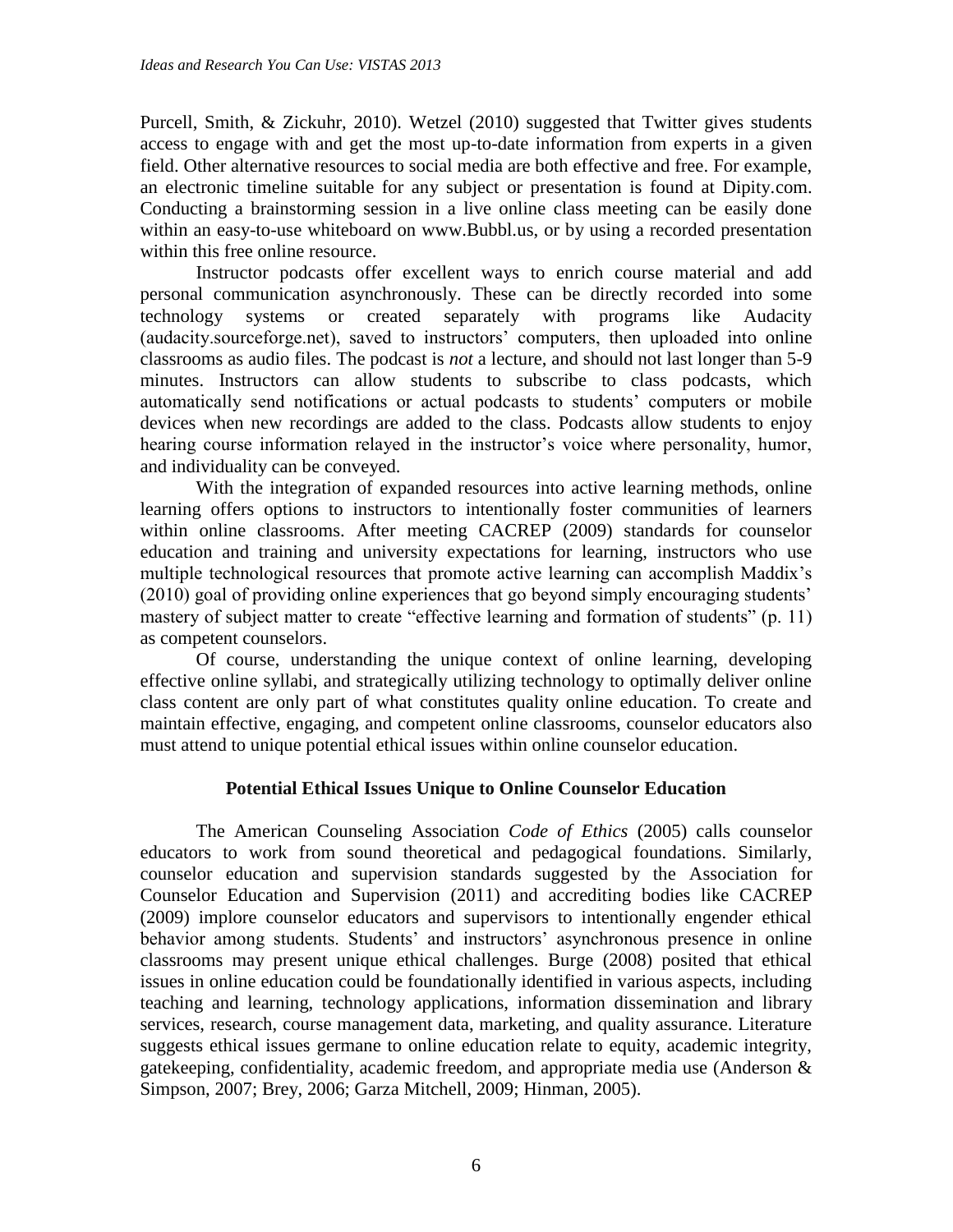We begin with a discussion of equity (Anderson  $&$  Simpson, 2007). The advent of distance formats virtually makes counselor education available to anyone with a computer and Internet access; however, this doesn't mean everyone has equal access to counselor education. As online programs become more desirable and as the number of programs continues to increase, equal access may be assumed, yet there may be social justice implications for socioeconomically disadvantaged students who do not have the means to access suitable technological resources, or for culturally disadvantaged student who are denied access to technological resources (Brey, 2006; Burge, 2008). Consider variations in how students are able to access necessary technology to participate optimally in online classrooms (e.g., having capable computers with larger screens or maximum speed internet connections for viewing audio/video content). Moreover, ponder equity manifested in cultural differences, such as potential disparities among student understandings of how to effectively use technology.

Next, let us consider academic integrity. Honesty and originality of thought is a hallmark of the Academy, and the availability of information on the Internet has challenged educators' abilities to maintain these values. Both faculty and students have responsibility in maintaining standards of academic integrity (Brey, 2006). For example, faculty may be tempted to inflate grades in order to avoid negative student reactions, support administration goals for maximized enrollments, or minimize their workload (Burge, 2008). Likewise, students may be more tempted to plagiarize written assignments by copying information directly from the Internet and omitting citations. Indeed, the Internet offers a plethora of "instant information" including YouTube videos about how to cheat. Literature suggests that online education programs should intentionally promote academic integrity by having clearly stated academic integrity policies that are noted on syllabi and discussed in class, and by utilizing plagiarism detection software to minimize intentional or unintentional infringement upon copyright laws (Simpson, 2001; Weigel, 2000). *Turnitin* and *SafeAssign* are examples of such programs. Another potential issue associated with academic integrity includes licensing and copyright protections for software, along with other improper use of resources (Brey, 2006).

Faculty in online programs face unique gatekeeping responsibilities. Students may "hide behind" discussion posts and other written assignments in ways that keep faculty from fully ascertaining students' true opinions, biases, and personality traits that might be conveyed face-to-face via facial expressions, nonverbal behaviors, and other interpersonal observations. Another concern is the possibility that students can have someone else do their work, inviting myriad potential issues, most notably the advancement of students who have not received appropriate training into clinical settings. This possibility has led some accreditation bodies to require online programs to verify identities of online students (Bailie & Jortberg, 2009). Additionally, faculty must entertain a variety of ethical considerations related to this gatekeeping responsibility when providing online clinical supervision for students taking practicum and internship courses, including overseeing students' responsibility to maintain confidentiality and the security of transmitted materials (i.e., written and audio visual materials), as well as monitoring students' clinical skills and professional behavior at a distance (McAdams & Wyatt, 2010; Vaccaro & Lambie, 2007).

The perceived anonymity of the online environment (Freeman & Bamford, 2004) also may facilitate inappropriate behavior among students that may not be observed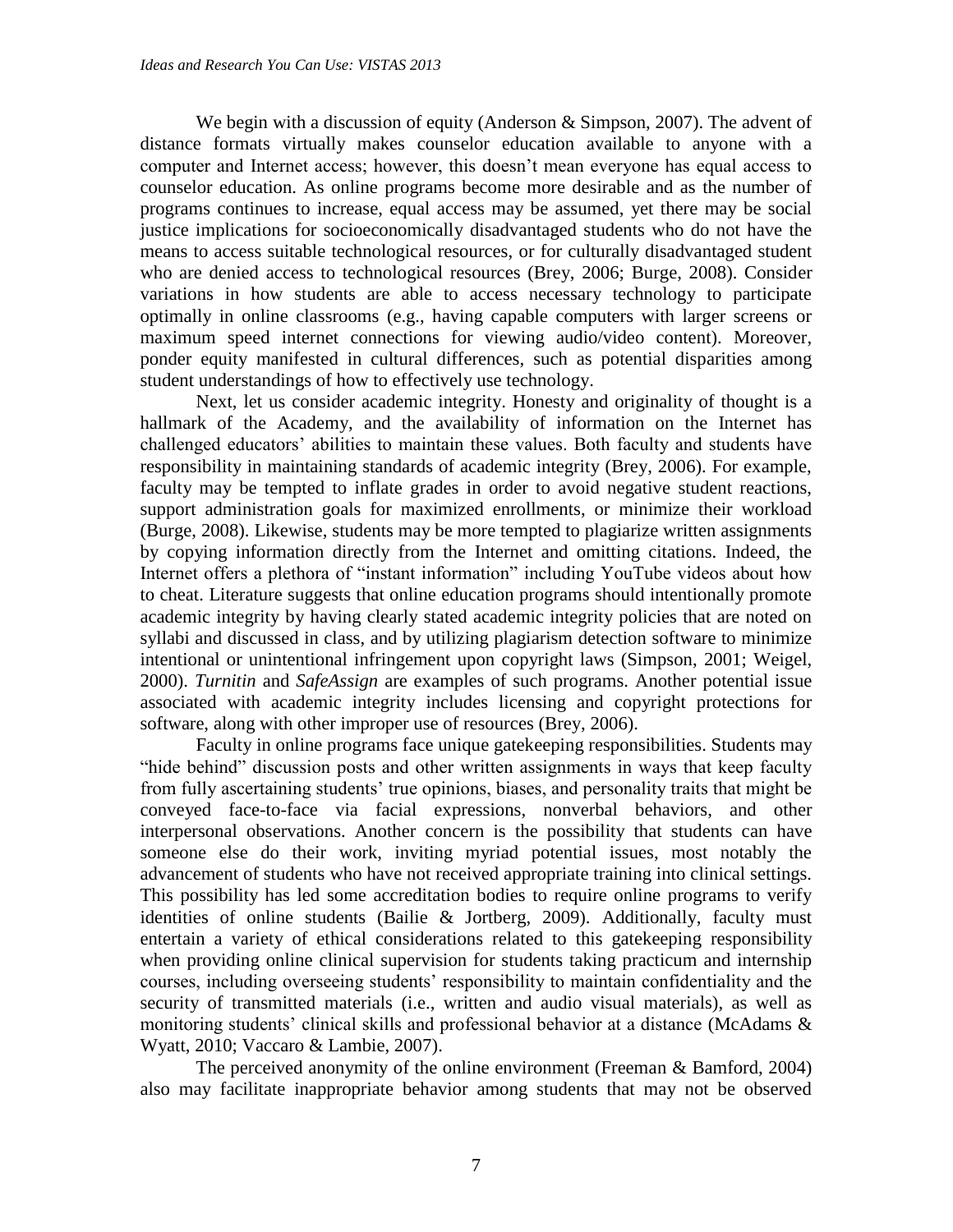within face-to-face classrooms. Consider dynamics that may occur when a student communicates disrespectfully in discussion board posts in the absence of palpable peer pressure that may prevent the behavior from occurring in a face-to-face classroom. Further, imagine the potential for both students and faculty to misinterpret one another in written communications absent of non-verbal cues. Another related issue is how faculty may respond to attention-seeking students who constantly e-mail questions, rather than asking questions within designated discussion boards in online classrooms. These students may be reminiscent of those in face-to-face classrooms who dominate faculty time during class breaks and office hours, rather than asking questions in class. Some online counselor education programs require students to attend in-person annual residencies, which can be designed to assist faculty in observing live student behaviors as well as to provide additional live mentoring and supervision.

An additional concern is the potential for surveillance and textural permanence (Anderson & Simpson, 2007) within online classrooms. Student contributions in discussion boards remain available until the instructor (or administrator, depending on permitted access) deletes them. Discussion board posts later retrieved by someone to whom the comments were not directed may be misinterpreted, may contain inaccuracies, or may be interpreted to be offensive. Student comments in face-to-face classrooms are interpreted in the context of real time discussion and may be quickly forgotten. Further, confidentiality may be breached by supervisors, who typically can access subordinates' online classrooms, potentially exposing multiple dimensions of student disclosure (longitudinally, topical, etc.) to which supervisors would not ordinarily be privy in faceto-face classrooms. For example, supervisors may visit face-to face classrooms to observe instructors, but students see the supervisors, allowing students to censor what they disclose. Conversely, in online environments, supervisors may log into classrooms any time, unknown to students or instructors, and review any part of classes (e.g., discussion boards, archived synchronous classroom meetings, evaluative feedback). While this may appear to potentially violate students' perceptions of privacy within online classrooms, we have not found precedents that specifically inform students of this dynamic or require them to give explicit informed consent to participate in online classrooms where this possibility exists. As such, we propose that online class syllabi explicitly inform students that other university personnel may see contents of the online classroom at some time.

Finally, academic freedom and the appropriate use of media must be carefully considered by instructors in online classrooms (Garza Mitchell, 2009). Some online programs require all instructors who teach the same class to use the same textbooks and syllabi. Other programs allow faculty teaching the same class to adopt different textbooks and teaching plans, as long as accreditation standards are met. These variances may limit academic freedom that counselor educators expect when accepting online teaching assignments. Further, the nature of online classrooms may allow instructors or administrators to copy entire courses – essentially giving one instructor a whole course developed by someone else – without the consent of the original instructor. Also, some institutions prevent faculty from deleting course material once it is posted to an online classroom. This is radically different from face-to-face faculty collaboration where instructors may share resources in conversation or select certain course materials to share, like syllabi. The potential for these occurrences invites the question of ownership of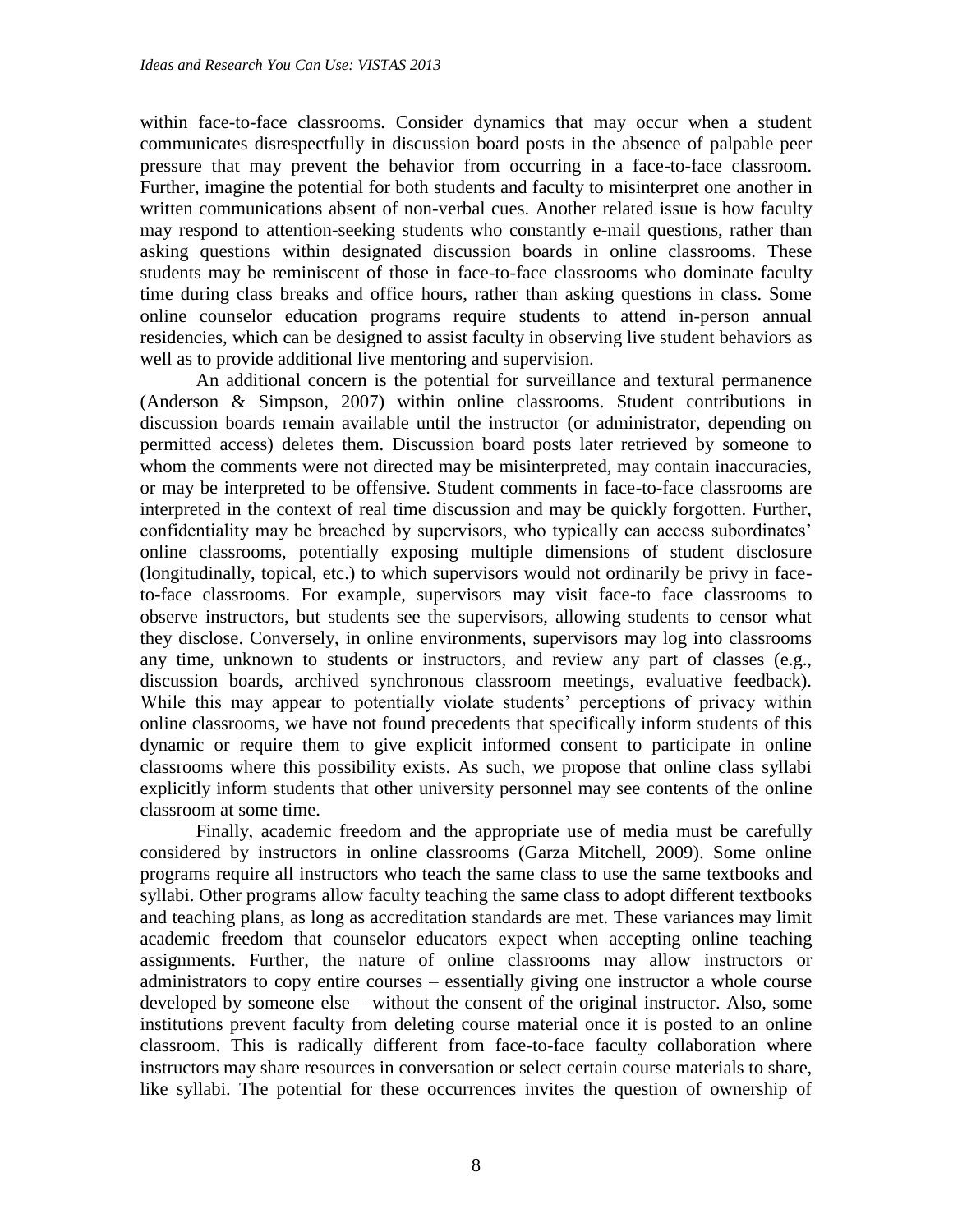course materials. Does material 'belong' to the instructor who created and developed it, or the university who employs an instructor, or is it public domain? We submit that students are expected to credit sources appropriately and avoid plagiarism; therefore, faculty should model appropriate use of resources by accurately citing sources and respecting intellectual property of others.

In summary, ethical issues, especially related to gatekeeping, abound within counselor education and online learning presents some additional, unique ethical concerns. The issues presented here offer a starting point, rather than an exhaustive list, of ethical issues to consider in online counselor education programs. We trust that ethical issues in online counselor education will continue to be identified and discussed to benefit students, faculty, and the profession.

#### **Conclusion**

Online education is here and we likely will not return to strictly face-to-face classrooms. Therefore, it behooves counselor educators to have ongoing conversations about how to best deliver rigorous online counselor education that adequately prepares students to be competent clinicians. Delivering quality online counselor education requires faculty to intentionally develop and facilitate learning that accounts for unique student needs, learning styles, and thoughtful pedagogy, rather than simply moving faceto-face classes into online milieus. We hope that the practical online classroom structures and processes described, as well as the discussion about unique ethical issues within online counselor education, contribute to ongoing conversations about how to best navigate the present and future development of online counselor education.

#### **References**

- Allen, I. E., & Seaman, J. (2011). *Going the distance: Online education in the United States 2011*. Babson Survey Research Group, Babson College. Retrieved from http://www.babson.edu/Academics/centers/blank-center/global-research/ Documents/going-the-distance.pdf
- American Counseling Association. (2005). *Code of ethics.* Alexandria, VA: Author.
- Anderson, B., & Simpson, M. (2007). Ethical issues in online education. *Open Learning: The Journal of Open and Distance Learning, 22*(2), 189-238.
- Association for Counselor Education and Supervision. (2011). *Best practices in clinical supervision.* Retrieved from http://www.acesonline.net/wp-content/uploads/2011/ 10/ACES-Best-Practices-in-clinical-supervision-document-FINAL.pdf
- Bailie, J. L., & Jortberg, M. A. (2009). Online learner authentication: Verifying the identity of online users. *MERLOT Journal of Online Learning and Teaching (5)*2. Retrieved from http://jolt.merlot.org/vol5no2/bailie\_0609.htm
- Brey, P. (2006). Social and ethical dimensions of computer-mediated education. *Journal of Information, Communication and Ethics in Society, 4*(2), 91-101.
- Burge, E. J. (2008, November). Online issues carrying ethical implications. *14th Annual Sloan-C International Conference on Online Learning,* Orlando, FL.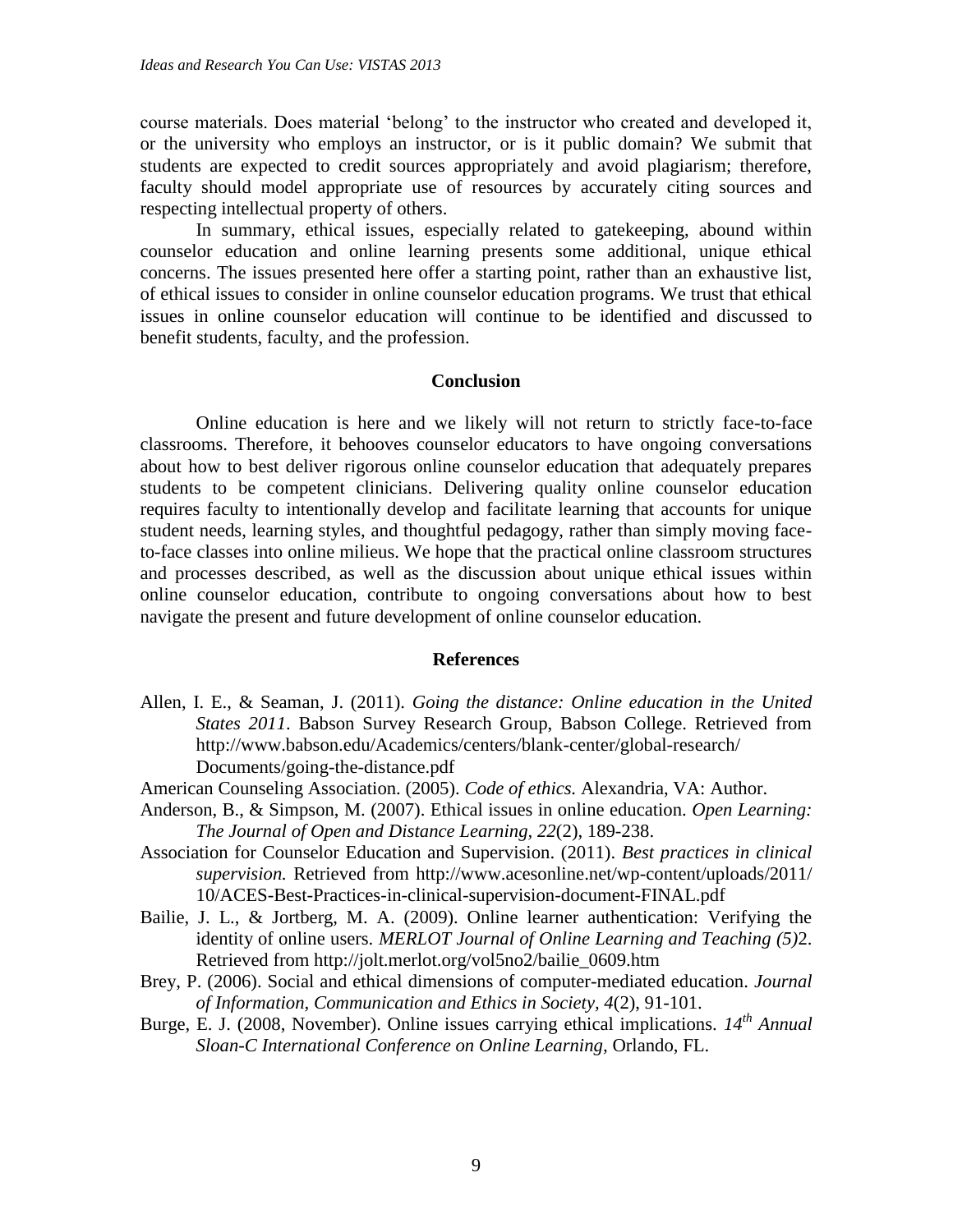- Candy, P. C., Crebert, G., & O'Leary, J. (1994). *Developing lifelong learners through undergraduate education*. National Board of Employment, Education and Training, Australian Government Publishing Service: Canberra.
- Coates, H. (2006). *Students engaged in campus-based and online education: University Connections.* New York, NY: Routledge.
- Council for Accreditation of Counseling and Related Educational Programs (CACREP). (2012). *Directory.* Retrieved from http://www.cacrep.org/directory/directory.cfm? state=&degreeLevel=&program\_type\_id=&program\_characteristic\_prev=&onlin e=1&keywords=&submitthis=#searchresults
- Council for Accreditation of Counseling and Related Educational Programs (CACREP). (2009). *Standards*. Retrieved from http://www.cacrep.org/doc/2009%20 Standards%20with%20cover.pdf
- Darnell, D. R., & Rosenthal, D. M. (2000, December). Evolution of a virtual campus. *Community College Journal, 71*(3), 1-23.
- Dearstyne, B. W. (2005). Blogs: The new information revolution? *Information Management Journal, 39*(5), 38-44.
- Ekong, J. I. (2006). What factors facilitate online counselor training? Experience of Campus Alberta graduate students. *Journal of Distance Education, 21*, 1-14.
- Flamez, B., Smith, R. L., Devlin, J. M., Ricard, R., & Sherrill Luther, M. (2008). Learning styles and instructional preferences: A comparison of an online and traditional counseling course. *Journal of Technology in Counseling, 5*(1), 4.
- Freeman, M., & Bamford, A. (2004). Student choice of anonymity for learner identity in online learning discussion forums. *International Journal on ELearning.* Retrieved from http://www.highbeam.com/doc/1G1-121573154.html
- Friedman, H., & Weiser Friedman, L. (2011). Crises in education: Online learning as a solution. *Creative Education, 2*, 156-163.
- Garza Mitchell, R. L. (2009). Ethics in an online environment. *New Directions for Community Colleges, 148,* 63-70.
- Hara, N., & Kling, R. (2000). Student distress in a web-based distance education course. *Information, Communication & Society, 3(4),* 555-579.
- Hinman, L. M. (2005). Virtual virtues: Reflections of academic integrity in the age of the internet. In R. J. Cavalier (Ed.), *The Impact of the Internet on our Moral Lives*  (pp. 49-68). Buffalo, NY: State University of New York Press.
- Ioannou, A., & Artino, A.R. (2009). Wiki and threaded discussion for online collaborative activities: Students' perceptions and use. *Journal of Emerging Technologies in Web Intelligence, 1*, 97-106.
- Lenhart, A., Purcell, K., Smith, A., & Zickuhr, K. (2010). *Social media & mobile internet use among teens and young adults.* Retrieved from Pew Research Center Publications website, http://pewinternet.org/Reports/2010/Social-Media-and-Young-Adults.aspx
- Maddix, M. A. (2010). Online learning communities: The heart of online learning. *Common Ground Journal, 7*(2), 10-15. Retrieved from http://www.commongroundjournal.org/volnum/v07n02.pdf
- Mason, R., & Weller, M. (2000). Factors affecting students' satisfaction on a web course. *Australian Journal of Educational Technology, 16(2),* 173-200.